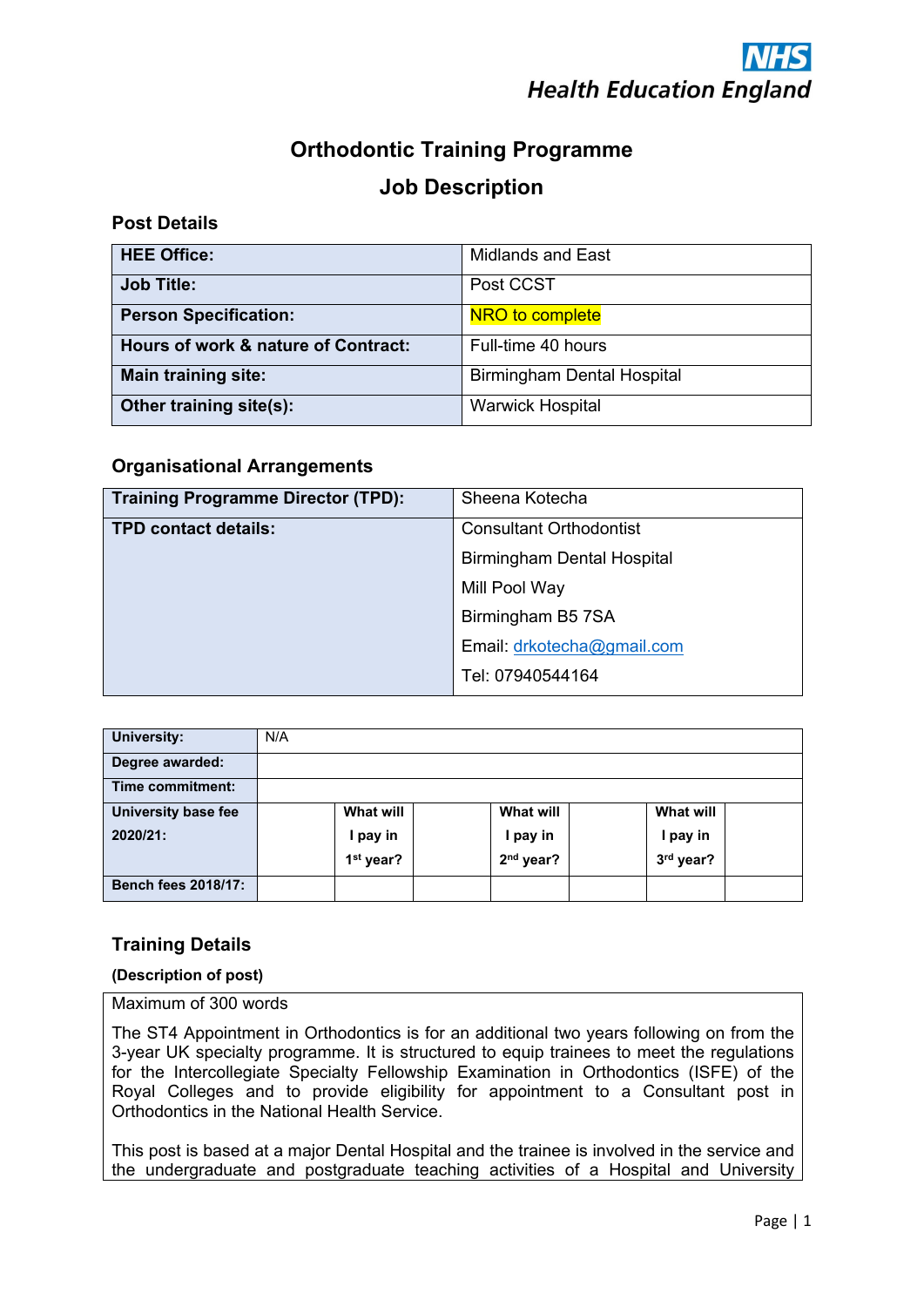Orthodontic department.

In addition, access is provided to all dental specialties with established joint working arrangements and with an emphasis on a multi-disciplinary approach. The trainee will be an integral member of the team providing the orthognathic component in the joint assessment, planning and treatment of patients requiring orthognathic surgery by the Birmingham Oral and Maxillofacial Surgical Consultants, whose in-patient hub is centered at the Queen Elizabeth Hospital.

The trainee will be a member of the West Midlands Regional Cleft Lip and Palate Team based at Birmingham Children's Hospital. The orthodontic management of the cleft patients is undertaken at Birmingham Children's Hospital and adult services at The Queen Elizabeth Hospital. The trainee will also attend clinics of the Supra-Regional Cranio-facial Team.

### **Duties and Responsibilities of postholder**

Maximum of 300 words

The programme will include a total of 8 clinical sessions per week, of which at least 5 will be for personal treatment of patients.

The Specialist Registrar will participate in joint assessment and planning sessions with other dental specialties, including Paediatric Dentistry, Restorative Dentistry, Oral and Maxillofacial Surgery and Surgical Dentistry.

The Specialist Registrar will be a member of the West Midlands Regional Cleft Lip and Palate Team and will participate in the activities of that Team including joint clinics and focused training goals.

The Specialist Registrar will have the opportunity to attend joint clinics for patients with a mandibular deformity and provide treatment for these patients under guidance.

The Specialist Registrar will participate in joint assessment and planning clinics for patients requiring elective Orthognathic Surgery, and be involved in the pre, peri and post operative care of such patients

The Specialist Registrar will be expected to be involved in the supervision and training of junior members of staff and will participate in other training programmes, including undergraduate teaching

There will be active participation in formal audit and quality assurance programmes, at departmental and Regional levels

The Specialist Registrar will be expected to participate in management and administration as part of their training

The Specialist Registrar will be accountable through the Consultant in charge of the Orthodontic Department to the Director of Dental Services

Training progress will be assessed on a regular basis and in particular progression in training will be monitored using the ARCP process. Trainees will be expected to maintain an up to date portfolio on ISCP.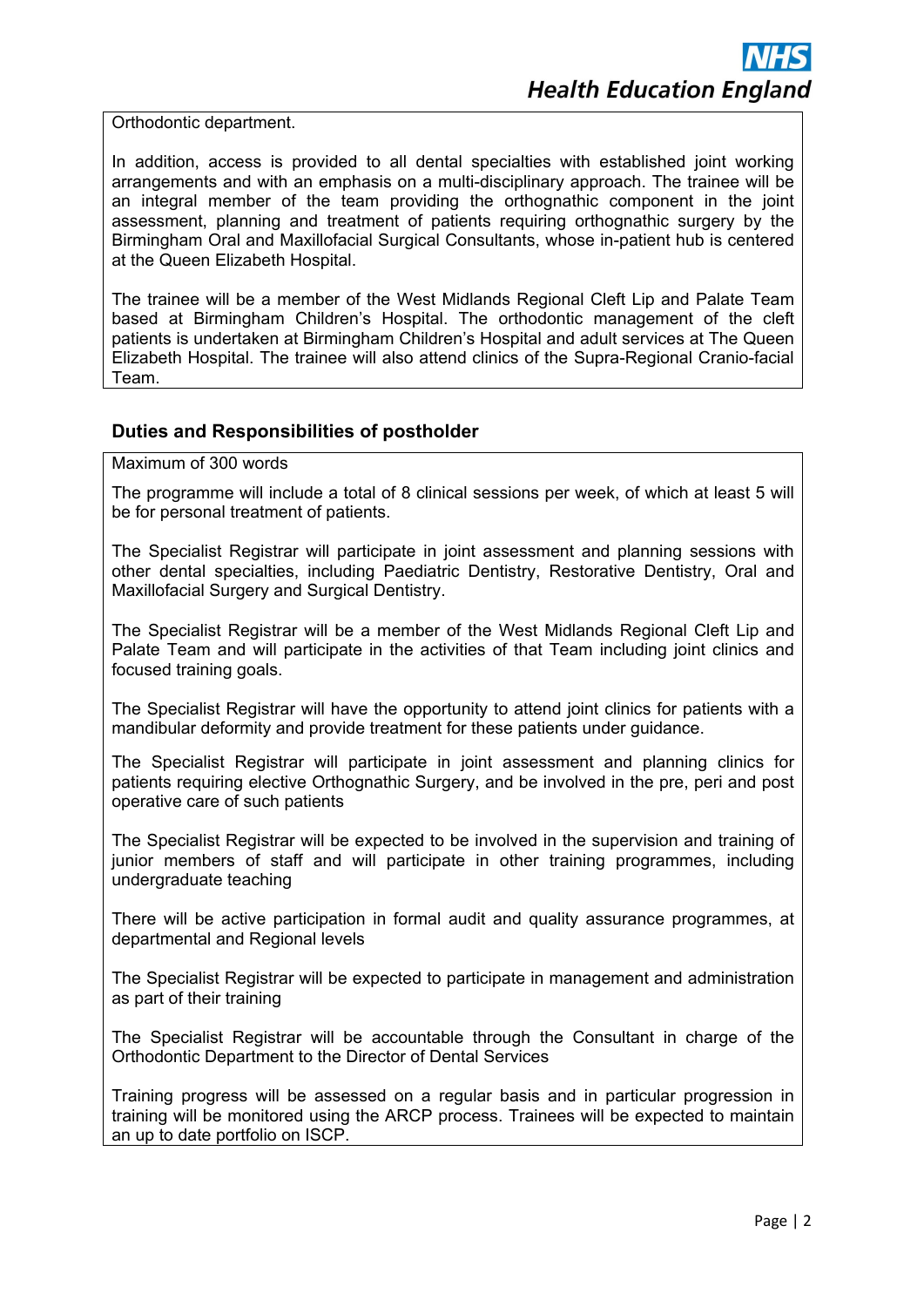# **Description of main training site**

## Maximum of 500 words

Birmingham Dental Hospital and School of Dentistry have been running a structured orthodontic training programme since 1980 and this has been developed into the current successful three-year programme, recognised by the Royal College under the regulations for the Membership in Orthodontics. The posts have educational approval from the SAC in Orthodontics and the approval of the Postgraduate Dental Dean.

The Dental Hospital shares a brand new purpose built facility two miles south of the city centre with the University of Birmingham School of Dentistry and is a mile from the University of Birmingham main campus and the Queen Elizabeth Hospital. The Dental Hospital provides an out patient and day case service with approximately 130,000 patient attendances per annum, of which some 20,000 are new patient registrations.

All the dental specialties are represented within the building by consultant clinics and University teaching Departments. Excellent links exists with clinical and laboratory services within local Hospitals and a comprehensive range of investigative and reporting services is available to the site.

The Combined Department of Orthodontics and Paediatric Dentistry is located on the First Floor of the new building. The facilities are shared with the School of Dentistry for undergraduate teaching.

There are 24 dental units, including open and closed surgeries. The department uses central sterilisation. Within the department is a tutorial room, a computerized case planning facility and a record model store. The Orthodontic Laboratory is located within the same building with an establishment of four orthodontic technicians.

The department runs a 3year M.Orth/MSc training programme, with an annual intake of 2 - 4 Specialty Registrars and a post CCST training programme with an annual intake of 1-2 trainees.

The Orthodontic Department accepts referrals from Birmingham and the West Midlands. In 2015 there were some 13,500 patient attendances and approaching 1,000 new patient referrals were received.

## **Description of second training site**

#### Maximum of 500 words

Warwick Hospital, one of our four sites, is an acute teaching hospital in Warwick, located some 20 miles to the south of Birmingham. Our other sites are in Leamington Spa, Stratford upon Avon and Shipston on Stour. We have good transport links, being close to the A46, M40 and M42, and lie centrally between Birmingham to the North and Oxford to the South. We are one of the highest-ranking hospital trusts in the West Midlands and nationally for CQC rating, staff satisfaction, and financial management.

SWFT provides a full range of general acute hospital and maternity services for South Warwickshire and community medical services for the whole of Warwickshire, serving approximately 560,000 people.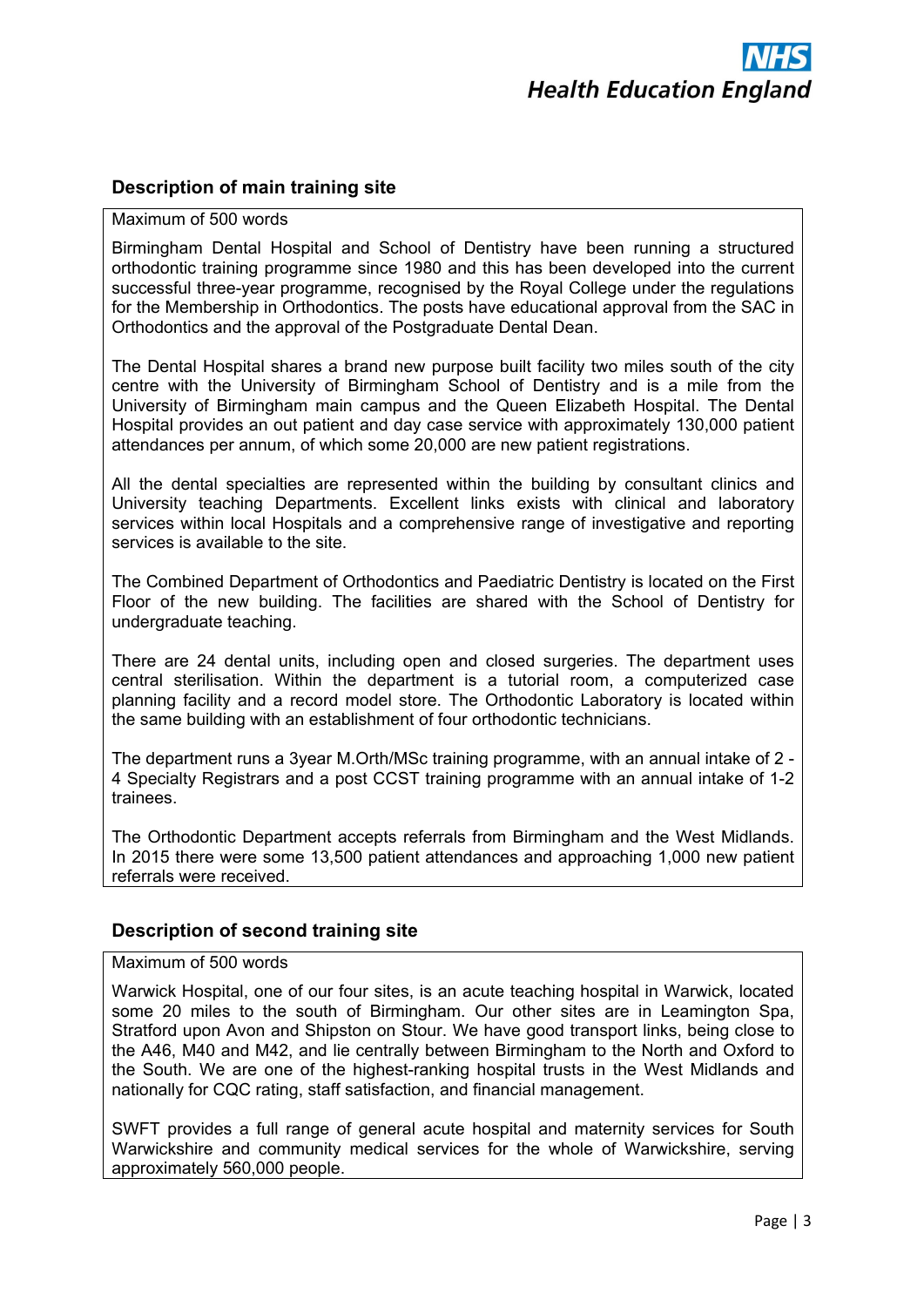The orthodontic department provides a comprehensive orthodontic diagnostic, planning and treatment service, with cases for treatment being selected according to need and complexity. The local practitioners understand clear referral guidelines and the referral protocol includes submission of dental referrals via Vantage REGO referral management system, and by medical practitioners via choose-and-book. Radiographs are taken by qualified radiographers.

Contemporary clinical materials are available including access to self-ligating brackets and temporary anchorage devices.

Monthly combined clinics are held between the Orthodontic and Maxillofacial Surgery teams.

A fully equipped orthodontic laboratory runs at the Warwick Hospital site staffed by 2 senior technicians and providing a comprehensive orthodontic service including same day retainers as standard. There are three orthodontic clinic rooms in a suite shared for part of the week with OMFS.

## **Description of third training site** *(if applicable)*

Maximum of 500 words

The West Midlands Regional Cleft Lip and Palate Service was the first to be designated in England and Wales as part of the reforms following the recommendations contained in the Clinical Standards Advisory Group's report (CSAG February 1998). The multi-disciplinary team works across a twin-site centre to give a comprehensive cleft service both to children and adults – with Birmingham Children's Hospital acting as the paediatric hub and Queen Elizabeth Hospital acting as the adult hub.

Orthodontic treatment services are provided at Birmingham Children's Hospital and The Queen Elizabeth Hospital as well as at other Regional Orthodontic units.

The Post CCST training appointments will have regular involvement with the cleft service and trainees will have opportunities to observe all the major specialties involved as well as attend multidisciplinary clinics and orthodontic cleft treatment clinics.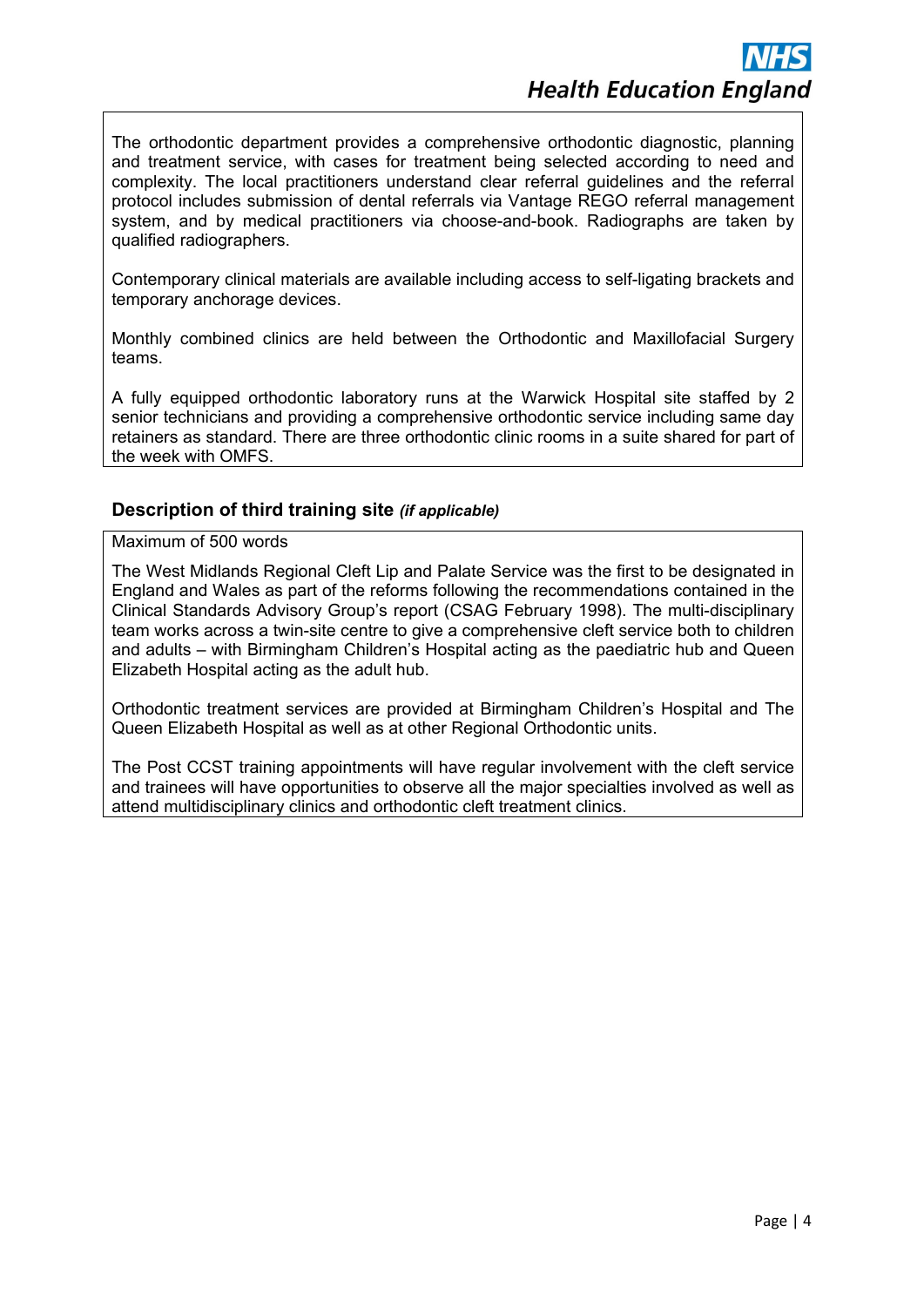

# **Staff involved in training:**

| <b>Name</b>        | <b>Job Title</b>               | <b>Site</b>                       | <b>Role</b>                    |
|--------------------|--------------------------------|-----------------------------------|--------------------------------|
| John Turner        | <b>Consultant Orthodontist</b> | <b>Birmingham Dental Hospital</b> | <b>Clinical Supervisor</b>     |
| Shane Higgins      | <b>Consultant Orthodontist</b> | <b>Birmingham Dental Hospital</b> | <b>Clinical Supervisor</b>     |
| Sheena Kotecha     | <b>Consultant Orthodontist</b> | <b>Birmingham Dental Hospital</b> | <b>Clinical Supervisor/TPD</b> |
| David Spary        | <b>Consultant Orthodontist</b> | <b>Birmingham Dental Hospital</b> | <b>Clinical Supervisor</b>     |
| Semina Visram      | <b>Consultant Orthodontist</b> | <b>Birmingham Dental Hospital</b> | <b>Clinical Supervisor</b>     |
| Rognvald Linklater | <b>Consultant Orthodontist</b> | <b>Warwick Hospital</b>           | <b>Clinical Supervisor/AES</b> |
| Insigam Muqbil     | <b>Consultant Orthodontist</b> | <b>Warwick Hospital</b>           | <b>Clinical Supervisor</b>     |
|                    |                                |                                   |                                |
|                    |                                |                                   |                                |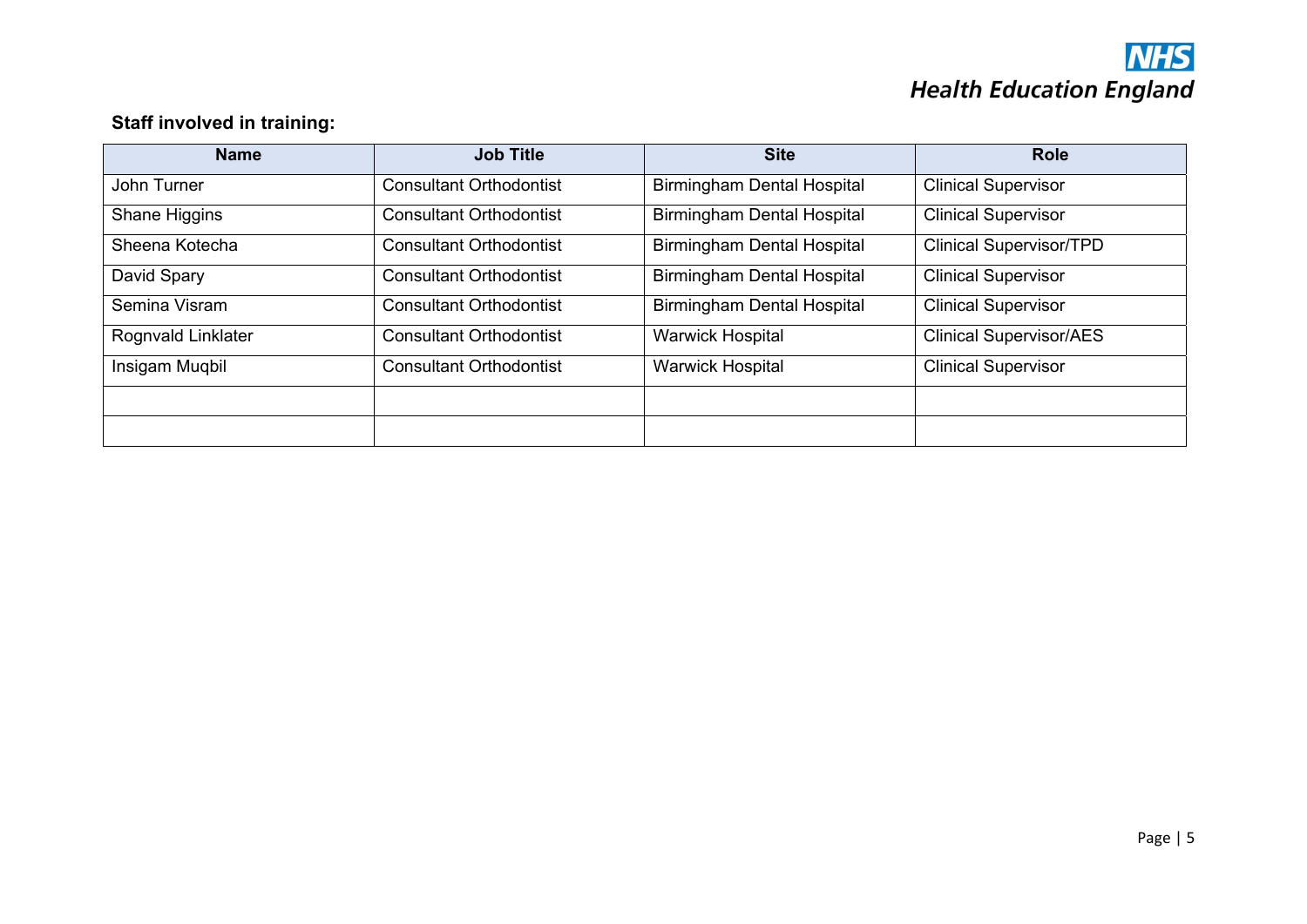

# **Indicative timetable (details are subject to change)**

#### **Week 1**

|           | Mon                      | <b>Tue</b>               | <b>Wed</b>               | <b>Thu</b>               | Fri                      |
|-----------|--------------------------|--------------------------|--------------------------|--------------------------|--------------------------|
| AM        |                          |                          |                          |                          |                          |
|           | <b>Birmingham Dental</b> | Peripheral Unit          | <b>Birmingham Dental</b> | Peripheral Unit          | <b>Treatment Session</b> |
|           | Hospital                 | <b>Treatment Session</b> | Hospital                 | <b>Treatment Session</b> | <b>Birmingham Dental</b> |
|           | New patient clinic       |                          | <b>Treatment Session</b> |                          | Hospital                 |
|           |                          |                          |                          |                          | (or Orthognathic joint   |
|           |                          |                          |                          |                          | clinic)                  |
| <b>PM</b> |                          |                          |                          |                          |                          |
|           | <b>Birmingham Dental</b> | Peripheral Unit          | <b>Birmingham Dental</b> | Admin/Audit/SPA          | Admin/Research/Audit     |
|           | Hospital                 | <b>Treatment Session</b> | Hospital                 | Session                  | Session                  |
|           | <b>Treatment Session</b> |                          | <b>Treatment Session</b> |                          |                          |
|           |                          |                          |                          |                          |                          |

# **Week 2** *(if applicable)*

|           | <b>Mon</b>               | Tue                      | <b>Wed</b>               | Thu                       | Fri                      |
|-----------|--------------------------|--------------------------|--------------------------|---------------------------|--------------------------|
| <b>AM</b> | <b>Birmingham Dental</b> | Peripheral Unit          | <b>Birmingham Dental</b> | Peripheral Unit           | <b>Birmingham Dental</b> |
|           | Hospital                 | New patient clinic       | Hospital                 | <b>New Patient Clinic</b> | Hospital                 |
|           | <b>Treatment Session</b> |                          | <b>Treatment Session</b> |                           | <b>Treatment Session</b> |
|           |                          |                          |                          |                           | (or Orthognathic joint   |
|           |                          |                          |                          |                           | clinic)                  |
| <b>PM</b> | <b>Birmingham Dental</b> | Peripheral Unit          | <b>Birmingham Dental</b> |                           |                          |
|           | Hospital                 | <b>Treatment Session</b> | Hospital                 | Admin/Audit/SPA           | Admin/Research/Audit     |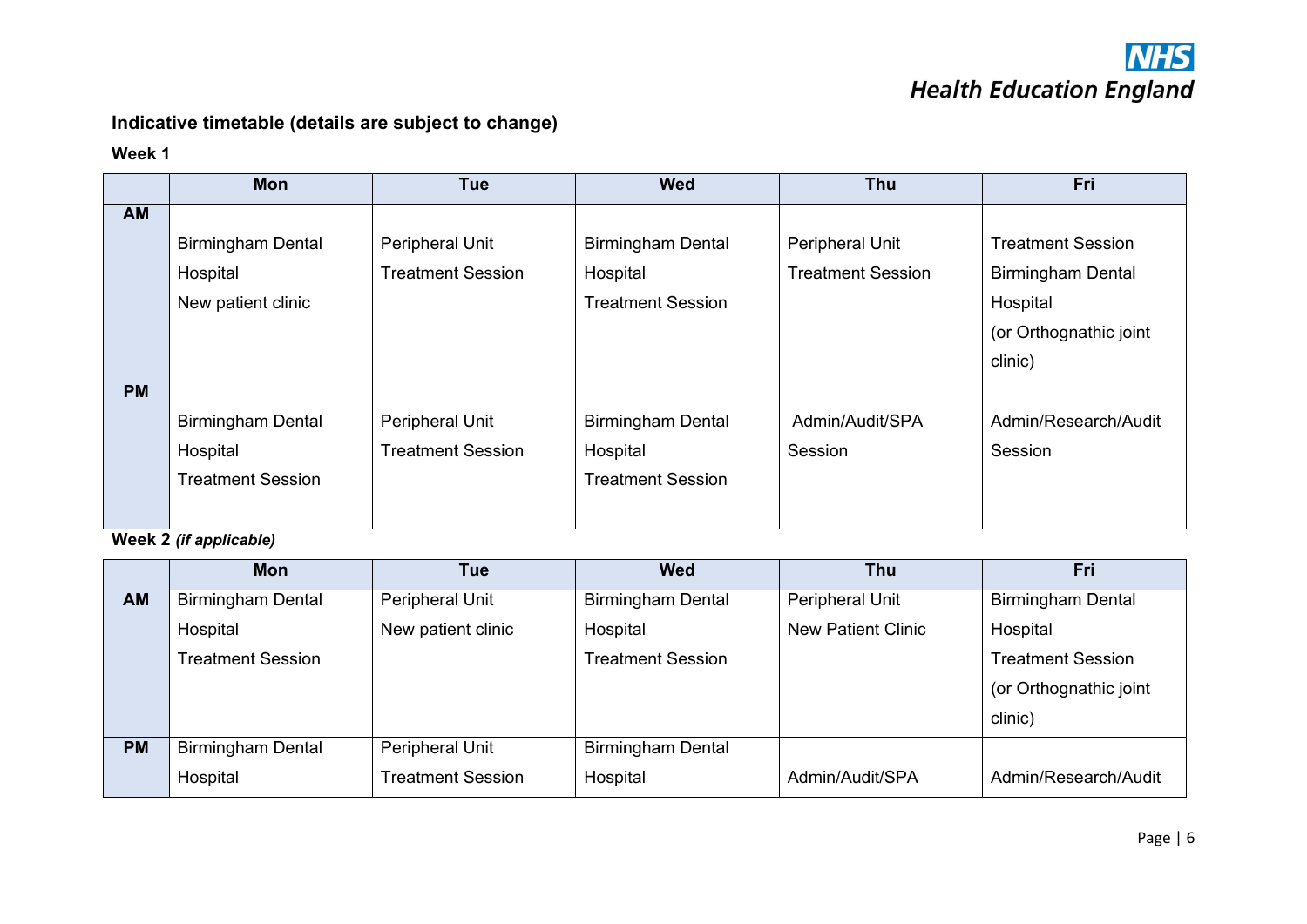

# **NHS**<br>Health Education England

| reatment Session<br>rootmaant L | reatment Session | Session | Session |
|---------------------------------|------------------|---------|---------|
|                                 |                  |         |         |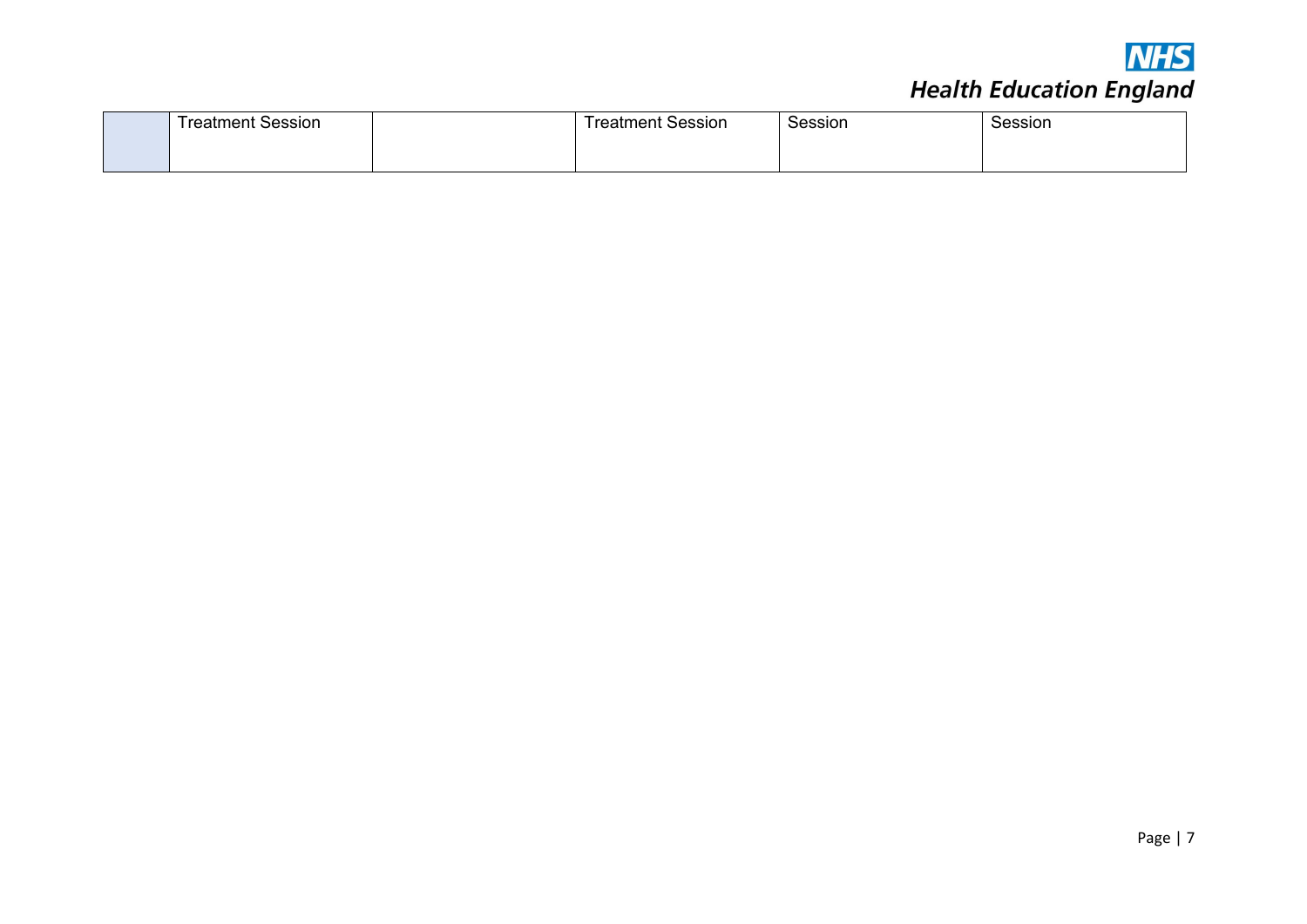# **Terms and Conditions**

#### **General**

Maximum of 200 words

The post is covered by National Health Service Terms and Conditions of Service for hospital medical and dental staff (England and Wales) as variously amended in consultation between the Trust and Staff

Full registration with the General Dental Council is mandatory

The salary will be paid on Specialist Registrar scale

Car parking will be subject to availability and on site parking cannot be guaranteed.

Employees will need to adhere to the trust Information Governance policy. The unauthorized use or disclosure of patient or other personal information is regarded as gross misconduct and will be subject to the Trust Disciplinary Procedures and in case of computerized information could result in a prosecution of an offence or action for civil damages under the Data Protection Act 1984

All employees will need to take reasonable care for the health and safety of themselves and other people who may be affected be their actions at work. All employment with the Trust is subject to satisfactory health screening by the Occupational Health Department.

#### **Study Leave**

#### Maximum of 200 words

Study leave will be granted for appropriate courses, conferences and meetings provided there is support from the Training Programme Director. A maximum of 10 days are available per annum in addition to Northern Universities Consortium courses. In line with the trust policy, 6 weeks notice is required for study leave.

#### **Annual Leave**

# Maximum 200 words

Annual leave is offered in line with trust policy, calculated at 25 to 30 days depending on level of experience and NHS service. As with study leave 6 weeks notice must be given prior to leave.

Annual leave must be taken in equal distribution across both sites. Annual leave is strongly encouraged to be in term time.

#### **Other information**

#### Maximum of 500 words

The trainee will work in a modern, fully equipped clinical department with appropriate supporting facilities and staff including Radiography and chair side and secretarial assistance.

A dedicated Orthodontic Laboratory adjacent to the department provides full technical support